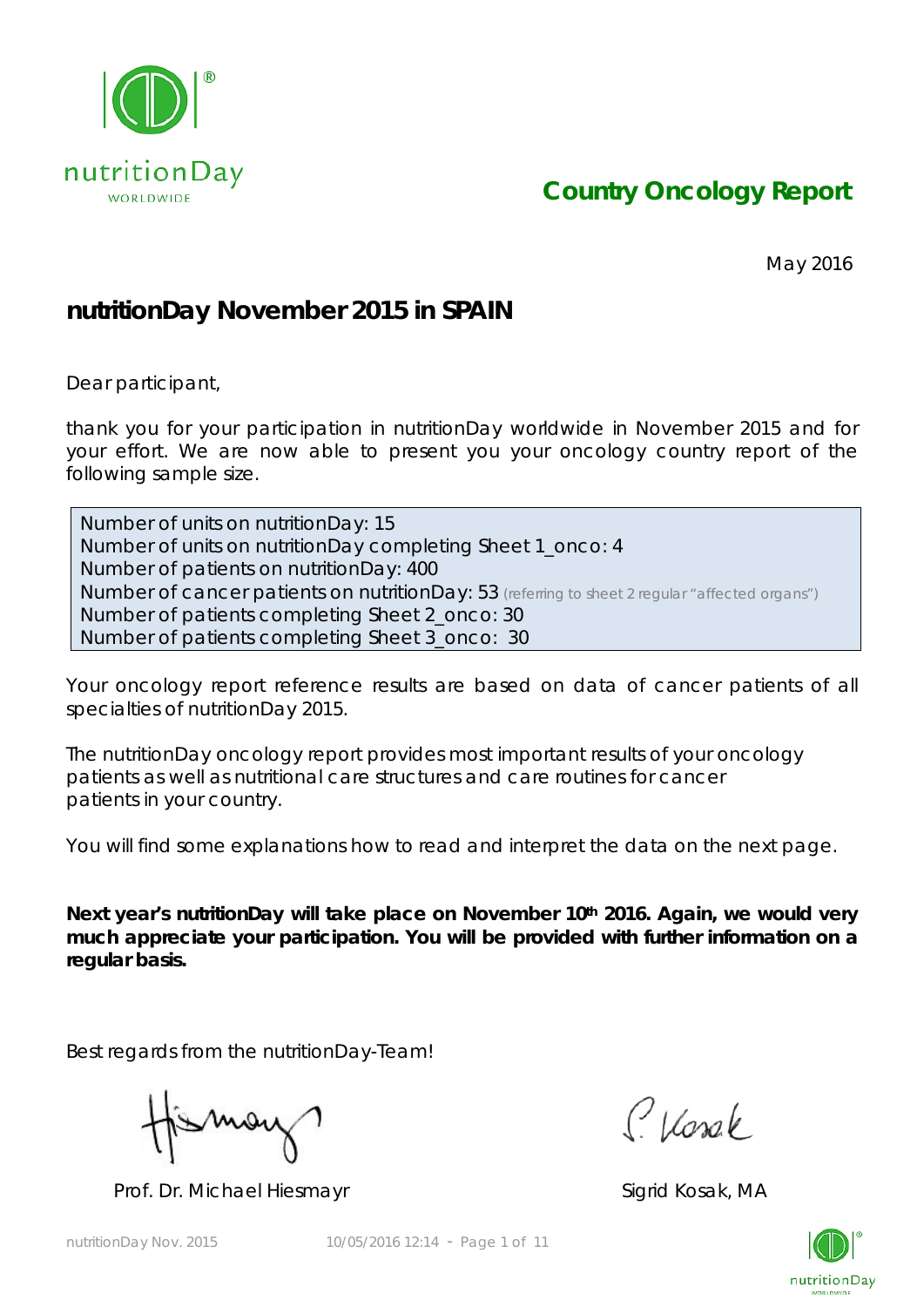| <b>UNITS REPORT ("Sheet 1"):</b>                                                                                                                                                          |                                                        | YOUR RESULTS REFERENCE RESULTS                                                     |
|-------------------------------------------------------------------------------------------------------------------------------------------------------------------------------------------|--------------------------------------------------------|------------------------------------------------------------------------------------|
| Number of units with cancer patients:                                                                                                                                                     | 4                                                      | 275                                                                                |
| Computerized system in hospital:                                                                                                                                                          | 4 units (100%) YES                                     | 262 units (95%) YES                                                                |
| Nutritional treatment of cancer patients is part of<br>overall care plan                                                                                                                  | 4 units (100%) YES                                     | 245 units (89%) YES                                                                |
| Nutritional treatment is considered<br>Routinely<br>When patient asks<br>When body weight loss > 10%<br>During palliative phase<br>Other<br>Missing                                       | $2(50.0\%)$<br>$1(25.0\%)$<br>1 (25.0%)<br>$1(25.0\%)$ | 171 (62.2%)<br>87 (31.6%)<br>100 (36.4%)<br>79 (28.7%)<br>30 (10.9%)<br>23 (8.36%) |
| Nutritional treatment is not part of the comprehensive<br>approach due to                                                                                                                 |                                                        |                                                                                    |
| Lack of evidence<br>No knowledge of the field<br>No reimbursement<br>It feeds the tumour                                                                                                  |                                                        | 6(2.18%)<br>11 (4.00%)<br>$8(2.91\%)$                                              |
| Other                                                                                                                                                                                     |                                                        | 16 (5.82%)                                                                         |
| Nutritional therapy used for cancer patients<br>Nutrition according to nutrition plan<br>Calculation of energy needs<br>Monitoring patients intake and use of oral<br>supplements<br>None | $3(75.0\%)$<br>$2(50.0\%)$                             | 195 (70.9%)<br>164 (59.6%)<br>242 (88.0%)                                          |
| Other<br>Missing                                                                                                                                                                          |                                                        | 26 (9.45%)<br>6(2.18%)                                                             |
| Nutritional therapy is not used due to<br>Lack of evidence<br>Lack of experience<br>No reimbursement<br>Lack of dietitians<br>Lack of other experts<br>Other<br>Missing                   | $1(25.0\%)$                                            | 2(0.73%)<br>5(1.82%)<br>6(2.18%)<br>$8(2.91\%)$<br>1(0.36%)<br>7(2.55%)            |
| Assessment of parameters in cancer patients &<br>methods used:                                                                                                                            |                                                        |                                                                                    |
| Anthropometry/Body composition:<br><b>Body weight</b><br>Regularly<br>At chemotherapy<br>When necessary<br><b>Never</b><br>Unknown<br>Missing                                             | 2 (50.0%)<br>$2(50.0\%)$                               | 170 (61.8%)<br>46 (16.7%)<br>52 (18.9%)<br>1(0.36%)<br>1(0.36%)<br>5(1.82%)        |

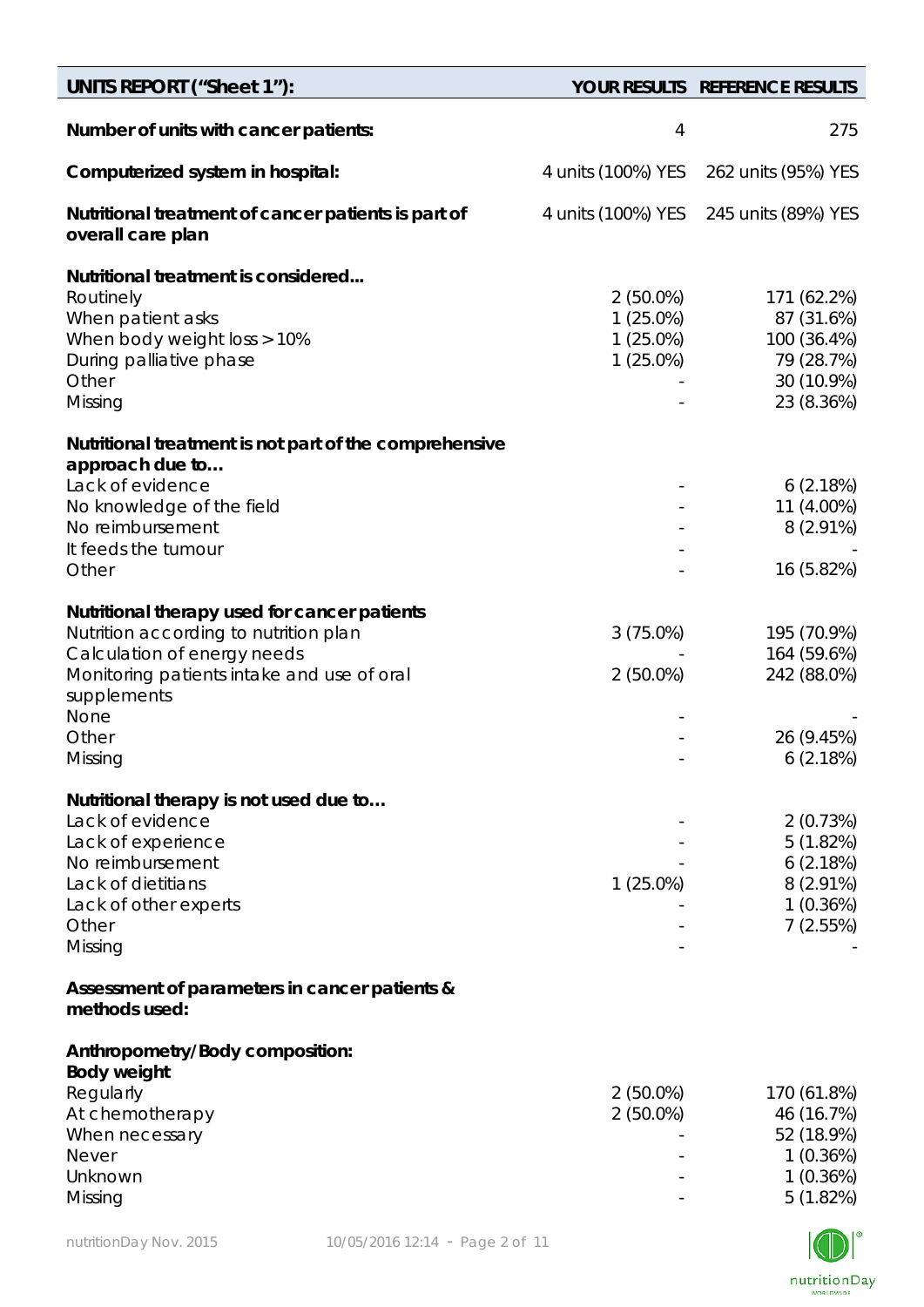| Anthropometrics (circumference) |                                 |             |                           |
|---------------------------------|---------------------------------|-------------|---------------------------|
| Regularly                       |                                 |             | 25 (9.09%)                |
| At chemotherapy                 |                                 |             | 9(3.27%)                  |
| When necessary                  |                                 |             | 89 (32.4%)                |
| <b>Never</b>                    |                                 | 4 (100%)    | 122 (44.4%)               |
| Unknown                         |                                 |             | $8(2.91\%)$               |
| Missing                         |                                 |             | 22 (8.00%)                |
| <b>BIA</b>                      |                                 |             |                           |
| Regularly                       |                                 |             | 3(1.09%)                  |
| At chemotherapy                 |                                 |             |                           |
| When necessary                  |                                 |             | 68 (24.7%)                |
| <b>Never</b>                    |                                 | 4 (100%)    | 162 (58.9%)               |
| Unknown                         |                                 |             | 18 (6.55%)                |
| Missing                         |                                 |             | 24 (8.73%)                |
|                                 |                                 |             |                           |
| <b>CT SCAN</b><br>Regularly     |                                 |             | 10 (3.64%)                |
| At chemotherapy                 |                                 |             |                           |
| When necessary                  |                                 |             | 84 (30.5%)                |
| <b>Never</b>                    |                                 | 4 (100%)    | 139 (50.5%)               |
| Unknown                         |                                 |             | 14 (5.09%)                |
| Missing                         |                                 |             | 28 (10.2%)                |
|                                 |                                 |             |                           |
| <b>DEXA</b>                     |                                 |             |                           |
| Regularly                       |                                 |             | 3(1.09%)                  |
| At chemotherapy                 |                                 |             | 2(0.73%)                  |
| When necessary                  |                                 |             | 60 (21.8%)                |
| <b>Never</b>                    |                                 | 4 (100%)    | 159 (57.8%)               |
| Unknown                         |                                 |             | 20 (7.27%)                |
| Missing                         |                                 |             | 31 (11.3%)                |
| Other (body composition)        |                                 |             |                           |
| Regularly                       |                                 | 1 (25.0%)   | 6(2.18%)                  |
| At chemotherapy                 |                                 |             |                           |
| When necessary                  |                                 |             | 24 (8.73%)                |
| <b>Never</b>                    |                                 | 3(75.0%)    | 85 (30.9%)                |
| Unknown                         |                                 |             | 34 (12.4%)                |
| Missing                         |                                 |             | 126 (45.8%)               |
|                                 |                                 |             |                           |
| <b>Body function:</b>           |                                 |             |                           |
| Handgrip                        |                                 |             |                           |
| Regularly                       |                                 |             | 15 (5.45%)                |
| At chemotherapy                 |                                 |             | 1(0.36%)                  |
| When necessary<br><b>Never</b>  |                                 |             | 62 (22.5%)                |
| Unknown                         |                                 | 4 (100%)    | 167 (60.7%)               |
| Missing                         |                                 |             | $8(2.91\%)$<br>22 (8.00%) |
|                                 |                                 |             |                           |
| 6-minutes walking test          |                                 |             |                           |
| Regularly                       |                                 |             | 4 (1.45%)                 |
| At chemotherapy                 |                                 | $1(25.0\%)$ | 2(0.73%)                  |
| When necessary                  |                                 |             | 53 (19.3%)                |
| <b>Never</b>                    |                                 | $3(75.0\%)$ | 182 (66.2%)               |
| Unknown                         |                                 |             | 7(2.55%)                  |
| nutritionDay Nov. 2015          | 10/05/2016 12:14 - Page 3 of 11 |             |                           |

NDI nutritionDay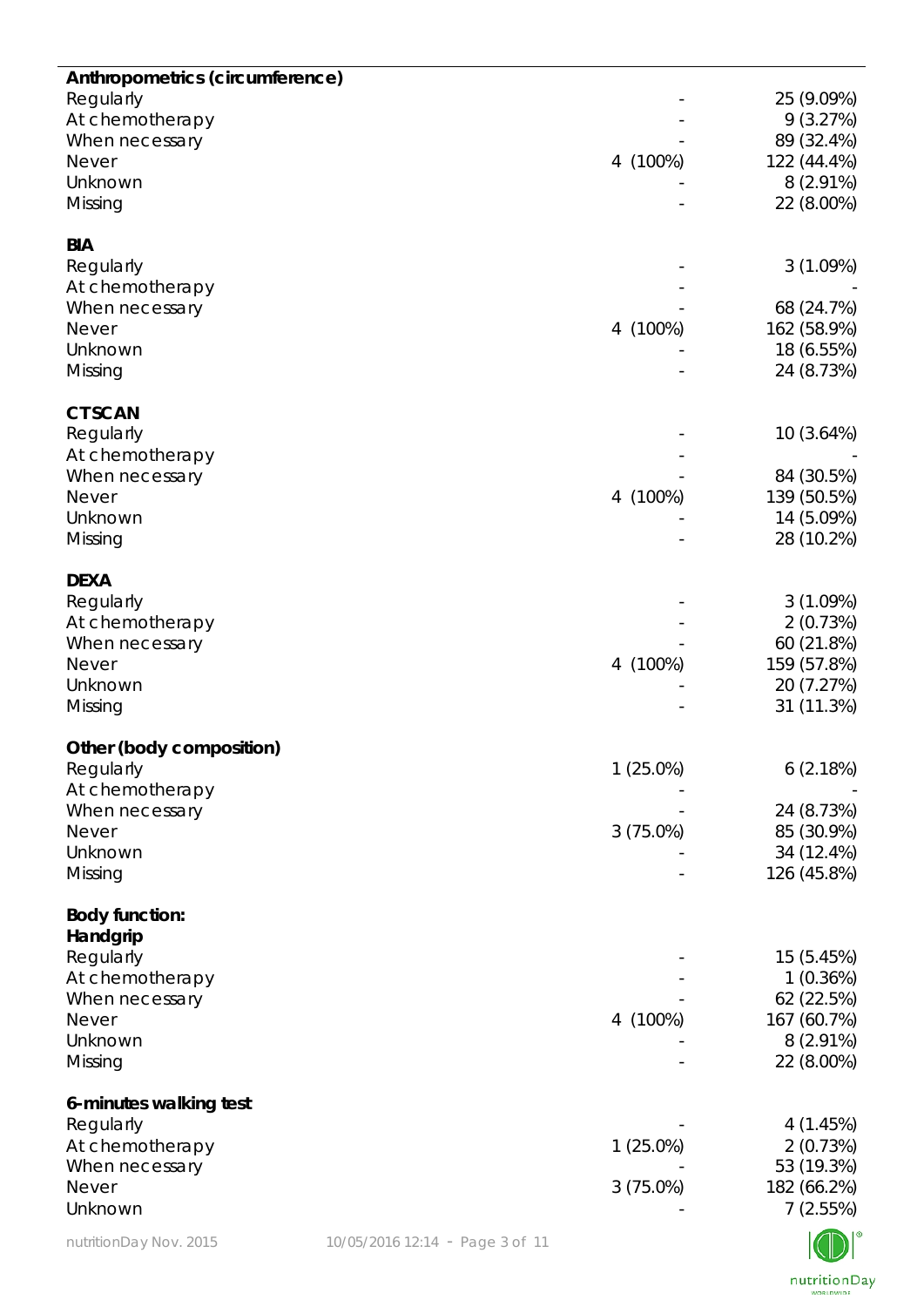| Missing                                                   |             | 27 (9.82%)                |
|-----------------------------------------------------------|-------------|---------------------------|
| Other (body function)                                     |             |                           |
| Regularly                                                 |             | 2(0.73%)                  |
| At chemotherapy                                           |             | 1(0.36%)                  |
| When necessary                                            | $1(25.0\%)$ | 28 (10.2%)                |
| <b>Never</b>                                              | $3(75.0\%)$ | 109 (39.6%)               |
| Unknown                                                   |             | 32 (11.6%)                |
| Missing                                                   |             | 103 (37.5%)               |
| Nutritional requirements, calculated                      |             |                           |
| Regularly                                                 |             | 71 (25.8%)                |
| At chemotherapy                                           |             | 4(1.45%)                  |
| When necessary                                            | $1(25.0\%)$ | 113 (41.1%)               |
| <b>Never</b>                                              | 3(75.0%)    | 29 (10.5%)                |
| Unknown<br>Missing                                        |             | 5(1.82%)<br>53 (19.3%)    |
|                                                           |             |                           |
| <b>Nutritional intake:</b>                                |             |                           |
| Every meal                                                |             |                           |
| Regularly                                                 | $1(25.0\%)$ | 66 (24.0%)                |
| At chemotherapy                                           |             | 2(0.73%)                  |
| When necessary                                            | $1(25.0\%)$ | 117 (42.5%)               |
| Never                                                     | $2(50.0\%)$ | 40 (14.5%)                |
| Unknown<br>Missing                                        |             | $8(2.91\%)$<br>42 (15.3%) |
|                                                           |             |                           |
| 1 meal per day                                            |             |                           |
| Regularly                                                 |             | 20 (7.27%)                |
| At chemotherapy                                           |             | 1(0.36%)                  |
| When necessary                                            | $1(25.0\%)$ | 66 (24.0%)                |
| <b>Never</b>                                              | $3(75.0\%)$ | 65 (23.6%)                |
| Unknown                                                   |             | 18 (6.55%)                |
| Missing                                                   |             | 105 (38.2%)               |
| 2 meals per day                                           |             |                           |
| Regularly                                                 |             | 17 (6.18%)                |
| At chemotherapy                                           |             | 2(0.73%)                  |
| When necessary                                            | $1(25.0\%)$ | 66 (24.0%)                |
| <b>Never</b>                                              | 3(75.0%)    | 69 (25.1%)                |
| Unknown                                                   |             | 18 (6.55%)                |
| Missing                                                   |             | 103 (37.5%)               |
| 24h recall                                                |             |                           |
| Regularly                                                 | $1(25.0\%)$ | 48 (17.5%)                |
| At chemotherapy                                           |             | 2(0.73%)                  |
| When necessary                                            | $1(25.0\%)$ | 85 (30.9%)                |
| <b>Never</b>                                              | $2(50.0\%)$ | 50 (18.2%)                |
| Unknown                                                   |             | 14 (5.09%)                |
| Missing                                                   |             | 76 (27.6%)                |
| Other (nutritional intake)                                |             |                           |
| Regularly                                                 |             | 12 (4.36%)                |
| At chemotherapy                                           |             | 1(0.36%)                  |
| When necessary                                            |             | 36 (13.1%)                |
| nutritionDay Nov. 2015<br>10/05/2016 12:14 - Page 4 of 11 |             |                           |

nutritionDay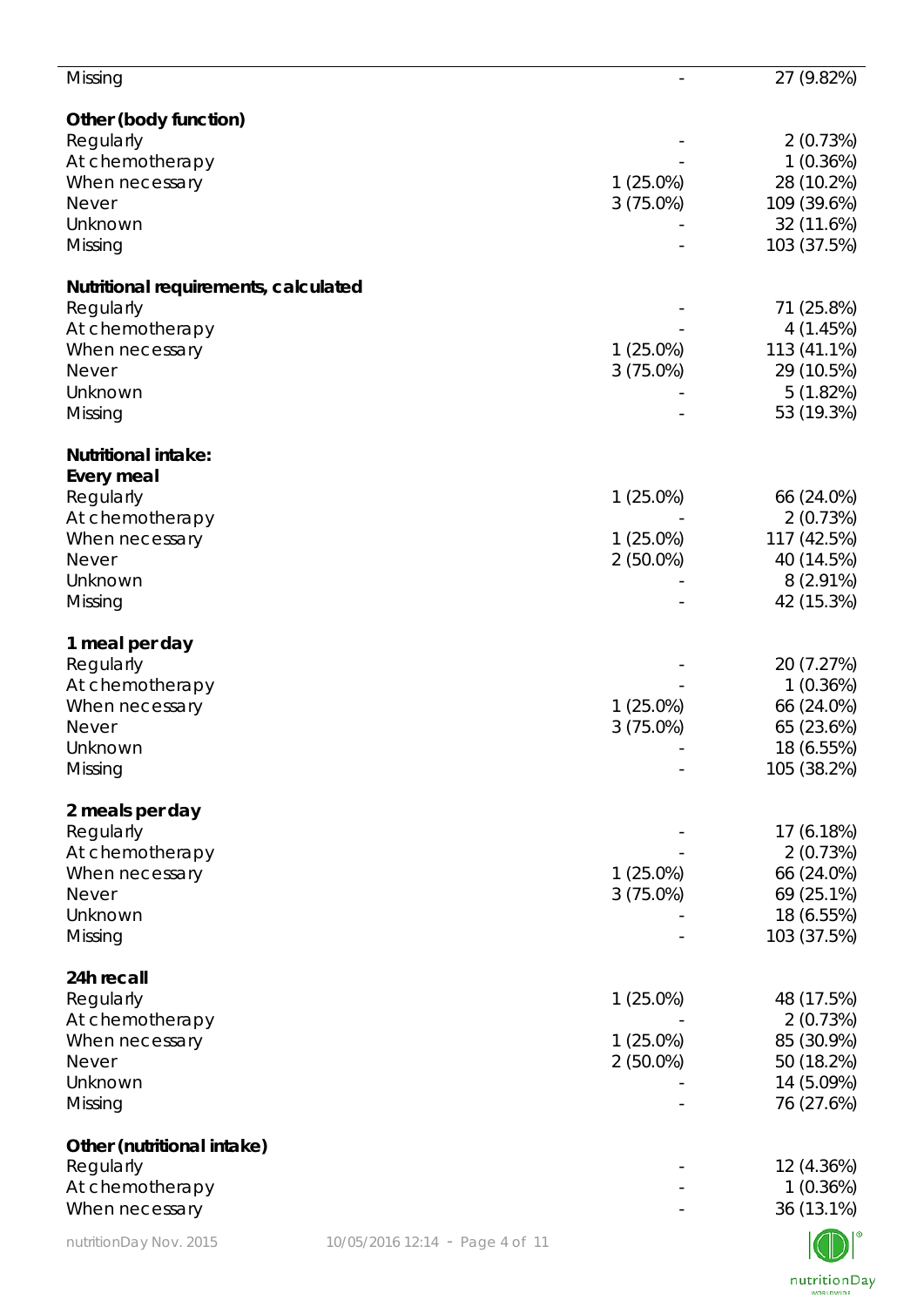| <b>Never</b>                 | 4 (100%)    | 58 (21.1%)  |
|------------------------------|-------------|-------------|
| Unknown                      |             | 26 (9.45%)  |
| Missing                      |             | 142 (51.6%) |
|                              |             |             |
| Questionnaire completed by   |             |             |
| Dietitian                    | $1(25.0\%)$ | 100 (36.4%) |
| <b>Nurse</b>                 | $3(75.0\%)$ | 105 (38.2%) |
| Physician                    |             | 43 (15.6%)  |
| <b>Nutritional scientist</b> |             | 19 (6.91%)  |
| Other                        |             | 4(1.45%)    |
| Missing                      |             | 4(1.45%)    |
|                              |             |             |

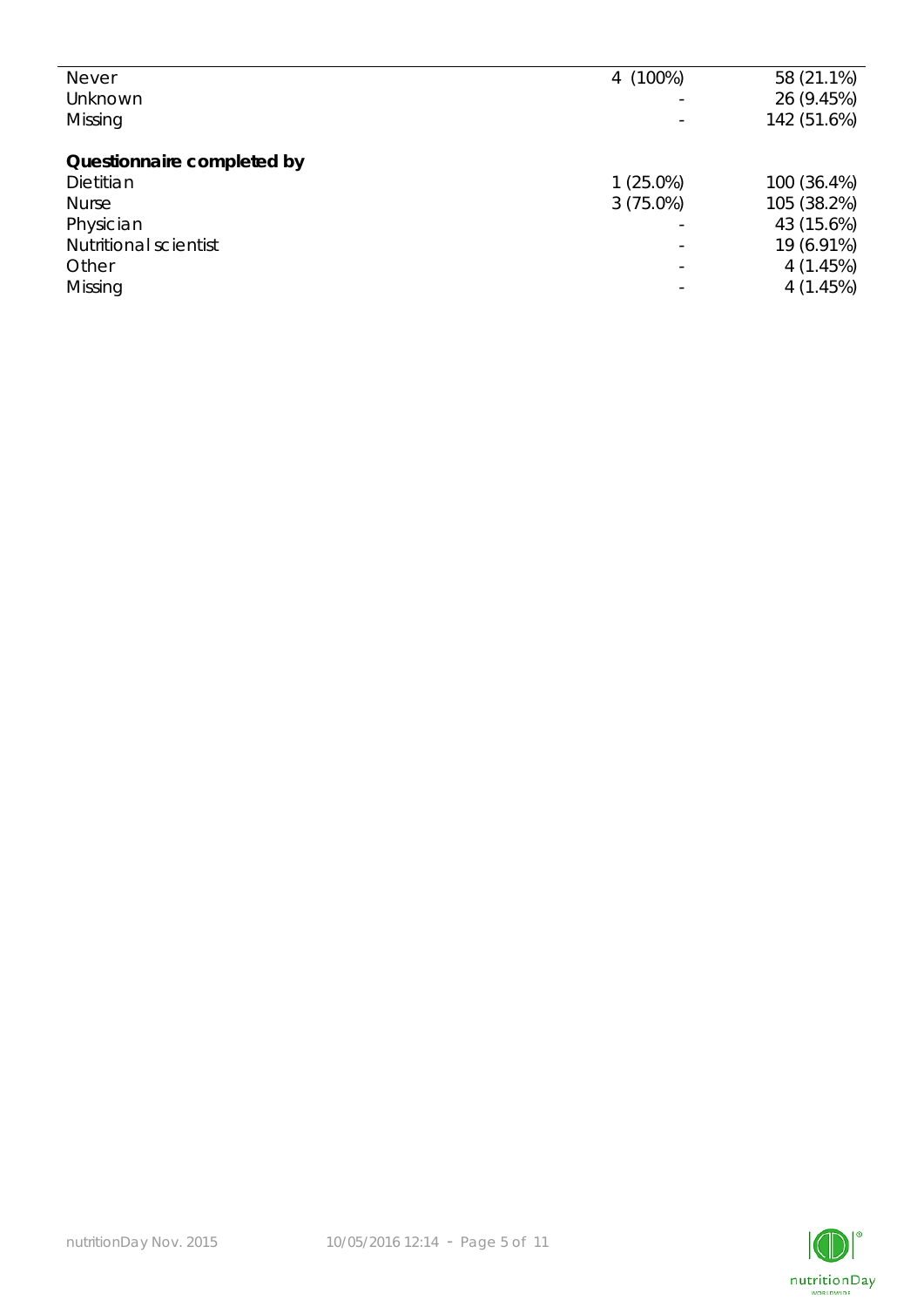| <b>PATIENTS REPORT ("Sheet 2"):</b>         |                                 |                             | YOUR RESULTS REFERENCE RESULTS  |
|---------------------------------------------|---------------------------------|-----------------------------|---------------------------------|
| Number of patients completing Sheet 2_onco: |                                 | 30                          | 2607                            |
|                                             |                                 |                             |                                 |
| Demographic data:                           |                                 |                             |                                 |
| Age (years)                                 |                                 | 72 [16-89]                  | 65 [3-105]                      |
| Female gender                               |                                 | 8(26.7%)<br>$70.7 \pm 20.7$ | 1167 (44.8%)<br>$68.0 \pm 17.1$ |
| Weight (kg)                                 |                                 | $163.8 \pm 7.0$             | $166.2 \pm 10.3$                |
| Height (cm)<br>BMI (kg/m2)                  |                                 | $26.4 \pm 7.2$              | $24.4 \pm 5.2$                  |
|                                             |                                 |                             |                                 |
| Outpatient (o)/Ward (w)                     |                                 |                             |                                 |
| Outpatient(o)                               |                                 | $3(10.0\%)$                 | 22 (0.84%)                      |
| Ward (w)                                    |                                 | 27 (90.0%)                  | 2580 (99.0%)                    |
| Missing                                     |                                 |                             | 5(0.19%)                        |
|                                             |                                 |                             |                                 |
| <b>Goal of Therapy</b>                      |                                 |                             |                                 |
| Curative                                    |                                 | 15 (50.0%)                  | 1402 (53.8%)                    |
| Palliative                                  |                                 | $6(20.0\%)$                 | 1006 (38.6%)                    |
| Terminal                                    |                                 |                             | 113 (4.33%)                     |
| Missing                                     |                                 | $9(30.0\%)$                 | 86 (3.30%)                      |
| <b>Reason for admission</b>                 |                                 |                             |                                 |
| <b>Clinical diagnostics</b>                 |                                 | $6(20.0\%)$                 | 355 (13.6%)                     |
| Therapy                                     |                                 | $6(20.0\%)$                 | 1228 (47.1%)                    |
| Surgery related                             |                                 | 4 (13.3%)                   | 423 (16.2%)                     |
| Treatment complications                     |                                 | 2(6.67%)                    | 365 (14.0%)                     |
| Poor health status                          |                                 | 15 (50.0%)                  | 418 (16.0%)                     |
| Independent care difficult                  |                                 |                             | 38 (1.46%)                      |
| Missing                                     |                                 |                             |                                 |
| Present cancer diagnosis                    |                                 |                             |                                 |
| <b>Breast</b>                               |                                 | 1(3.33%)                    | 180 (6.90%)                     |
| Colon, rectum                               |                                 | 4 (13.3%)                   | 427 (16.4%)                     |
| Prostate                                    |                                 | 2(6.67%)                    | 98 (3.76%)                      |
| Lung                                        |                                 | $3(10.0\%)$                 | 312 (12.0%)                     |
| Skin                                        |                                 |                             | 35 (1.34%)                      |
| Kidney/bladder                              |                                 | $9(30.0\%)$                 | 126 (4.83%)                     |
| Gastric/oesophageal                         |                                 | 1(3.33%)                    | 274 (10.5%)                     |
| Pancreas                                    |                                 | 1(3.33%)                    | 126 (4.83%)                     |
| Lymphoma                                    |                                 | $6(20.0\%)$                 | 165 (6.33%)                     |
| Ears nose throat (ENT)                      |                                 | 4 (13.3%)                   | 171 (6.56%)                     |
| Leukaemia                                   |                                 | 1(3.33%)                    | 163 (6.25%)                     |
| <b>Genital tract</b>                        |                                 | 2(6.67%)                    | 121 (4.64%)                     |
| Liver                                       |                                 |                             | 123 (4.72%)                     |
| Sarcoma                                     |                                 |                             | 41 (1.57%)                      |
| <b>Brain</b>                                |                                 |                             | 54 (2.07%)                      |
| Testicular                                  |                                 |                             | 17 (0.65%)                      |
| Other                                       |                                 |                             | 257 (9.86%)                     |
| Missing                                     |                                 |                             | 108 (4.14%)                     |
| Time since diagnosis                        |                                 |                             |                                 |
| 0-2 months                                  |                                 | $6(20.0\%)$                 | 777 (29.8%)                     |
| 3-5 months                                  |                                 | 5(16.7%)                    | 412 (15.8%)                     |
| 6-12 months                                 |                                 | 5(16.7%)                    | 388 (14.9%)                     |
| nutritionDay Nov. 2015                      | 10/05/2016 12:14 - Page 6 of 11 |                             |                                 |
|                                             |                                 |                             |                                 |

nutritionDay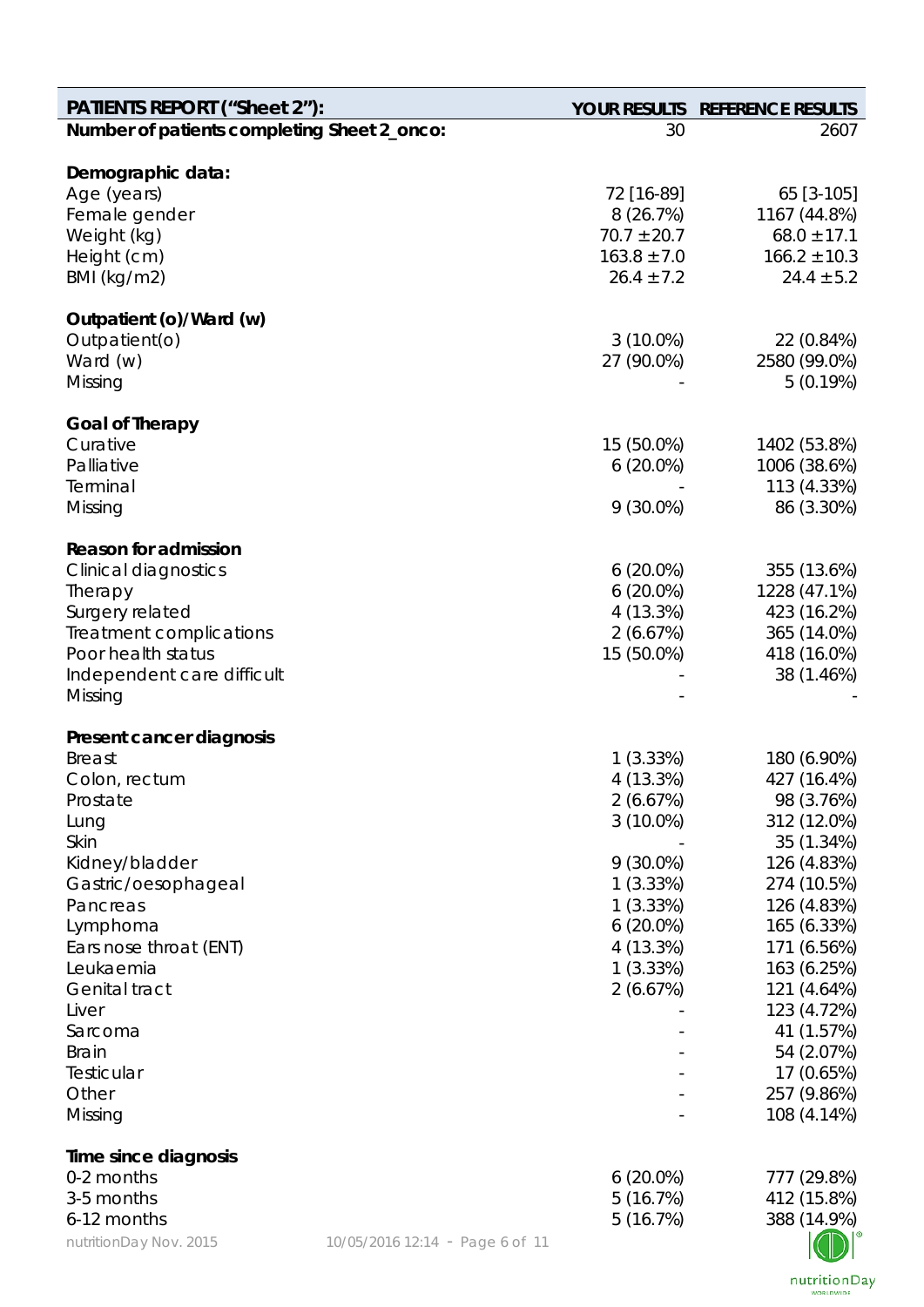| 1-2 years                                                                                |                                 | 8(26.7%)                | 314 (12.0%)               |
|------------------------------------------------------------------------------------------|---------------------------------|-------------------------|---------------------------|
| 2-4 years                                                                                |                                 | 5(16.7%)                | 232 (8.90%)               |
| > 4 years                                                                                |                                 |                         | 268 (10.3%)               |
| Missing                                                                                  |                                 | 1(3.33%)                | 172 (6.60%)               |
|                                                                                          |                                 |                         |                           |
| Cancer staging<br>0=Carcinoma in situ                                                    |                                 | 1(3.33%)                | 90 (3.45%)                |
| I=Localized                                                                              |                                 | $3(10.0\%)$             | 375 (14.4%)               |
| Il=Early locally advanced                                                                |                                 | 5(16.7%)                | 345 (13.2%)               |
| Ill=Late locally advanced                                                                |                                 | 5(16.7%)                | 392 (15.0%)               |
| IV=Metastasised                                                                          |                                 | $6(20.0\%)$             | 955 (36.6%)               |
| Missing                                                                                  |                                 | 10 (33.3%)              | 450 (17.3%)               |
|                                                                                          |                                 |                         |                           |
| Time since first therapy start                                                           |                                 |                         |                           |
| No therapy                                                                               |                                 | 4 (13.3%)               | 187 (7.17%)               |
| Tumour staging/diagnosis                                                                 |                                 | $3(10.0\%)$             | 200 (7.67%)               |
| 0-2 months                                                                               |                                 | 7(23.3%)                | 736 (28.2%)               |
| 3-5 months                                                                               |                                 | 1(3.33%)                | 345 (13.2%)               |
| 6-12 months                                                                              |                                 | $6(20.0\%)$             | 338 (13.0%)               |
| 1-2 years                                                                                |                                 | $6(20.0\%)$             | 232 (8.90%)               |
| 2-4 years                                                                                |                                 | 2(6.67%)                | 176 (6.75%)               |
| > 4 years                                                                                |                                 | 1(3.33%)                | 250 (9.59%)               |
| Missing                                                                                  |                                 | 1(3.33%)                | 163 (6.25%)               |
| <b>Therapy situation</b>                                                                 |                                 |                         |                           |
| Diagnosis                                                                                |                                 | 5(16.7%)                | 236 (9.05%)               |
| Chemotherapy 1st line                                                                    |                                 | 4 (13.3%)               | 488 (18.7%)               |
| Chemotherapy > 1st line                                                                  |                                 | $3(10.0\%)$             | 367 (14.1%)               |
| Radiotherapy                                                                             |                                 |                         | 272 (10.4%)               |
| Target therapy                                                                           |                                 |                         | 84 (3.22%)                |
| Hormone therapy                                                                          |                                 |                         | 26 (1.00%)                |
| Palliative                                                                               |                                 | 2(6.67%)                | 359 (13.8%)               |
| Surgery                                                                                  |                                 | 2(6.67%)                | 504 (19.3%)               |
| Cancer related complications                                                             |                                 | 5(16.7%)                | 266 (10.2%)               |
| Therapy related complications                                                            |                                 | $3(10.0\%)$             | 127 (4.87%)               |
| Missing                                                                                  |                                 | $6(20.0\%)$             | 153 (5.87%)               |
| <b>Infections</b>                                                                        |                                 |                         |                           |
| None                                                                                     |                                 | 19 (63.3%)              | 1808 (69.4%)              |
| Local                                                                                    |                                 | 5(16.7%)                | 381 (14.6%)               |
| General                                                                                  |                                 | 4(13.3%)                | 179 (6.87%)               |
| Missing                                                                                  |                                 | 2(6.67%)                | 239 (9.17%)               |
|                                                                                          |                                 |                         |                           |
| <b>Nutrition Treatment</b>                                                               |                                 |                         |                           |
| No special diet                                                                          |                                 | 15 (50.0%)              | 1080 (41.4%)              |
| Individualized diet plan                                                                 |                                 | 7(23.3%)                | 572 (21.9%)               |
| Energy rich/protein rich ONS<br>Enteral nutrition (via NGT/PEG)                          |                                 | 2(6.67%)<br>$3(10.0\%)$ | 426 (16.3%)               |
| Parenteral nutrition                                                                     |                                 | 4 (13.3%)               | 128 (4.91%)               |
| ONS enriched with special nutrients                                                      |                                 |                         | 240 (9.21%)<br>88 (3.38%) |
|                                                                                          |                                 |                         | 28 (1.07%)                |
| Special nutrients (EPA, branched chained amino<br>acids, glutamine, arginine, carnitine) |                                 |                         |                           |
| Personal preferences                                                                     |                                 |                         | 284 (10.9%)               |
| Counselling                                                                              |                                 | 1(3.33%)                | 355 (13.6%)               |
| Other                                                                                    |                                 |                         | 202 (7.75%)               |
|                                                                                          |                                 |                         |                           |
| nutritionDay Nov. 2015                                                                   | 10/05/2016 12:14 - Page 7 of 11 |                         |                           |

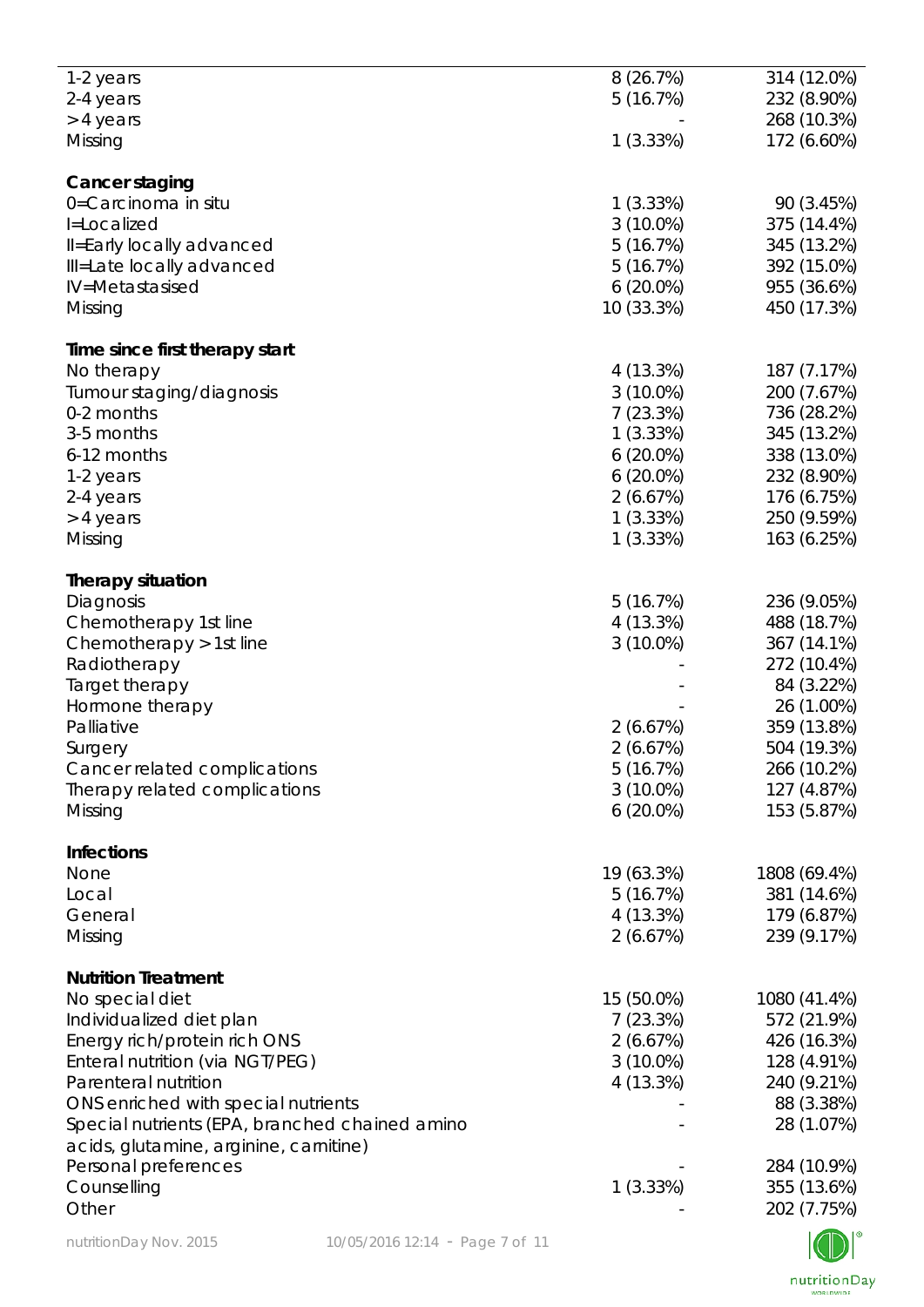## Missing the contract of the contract of the contract of the contract of the contract of the contract of the co

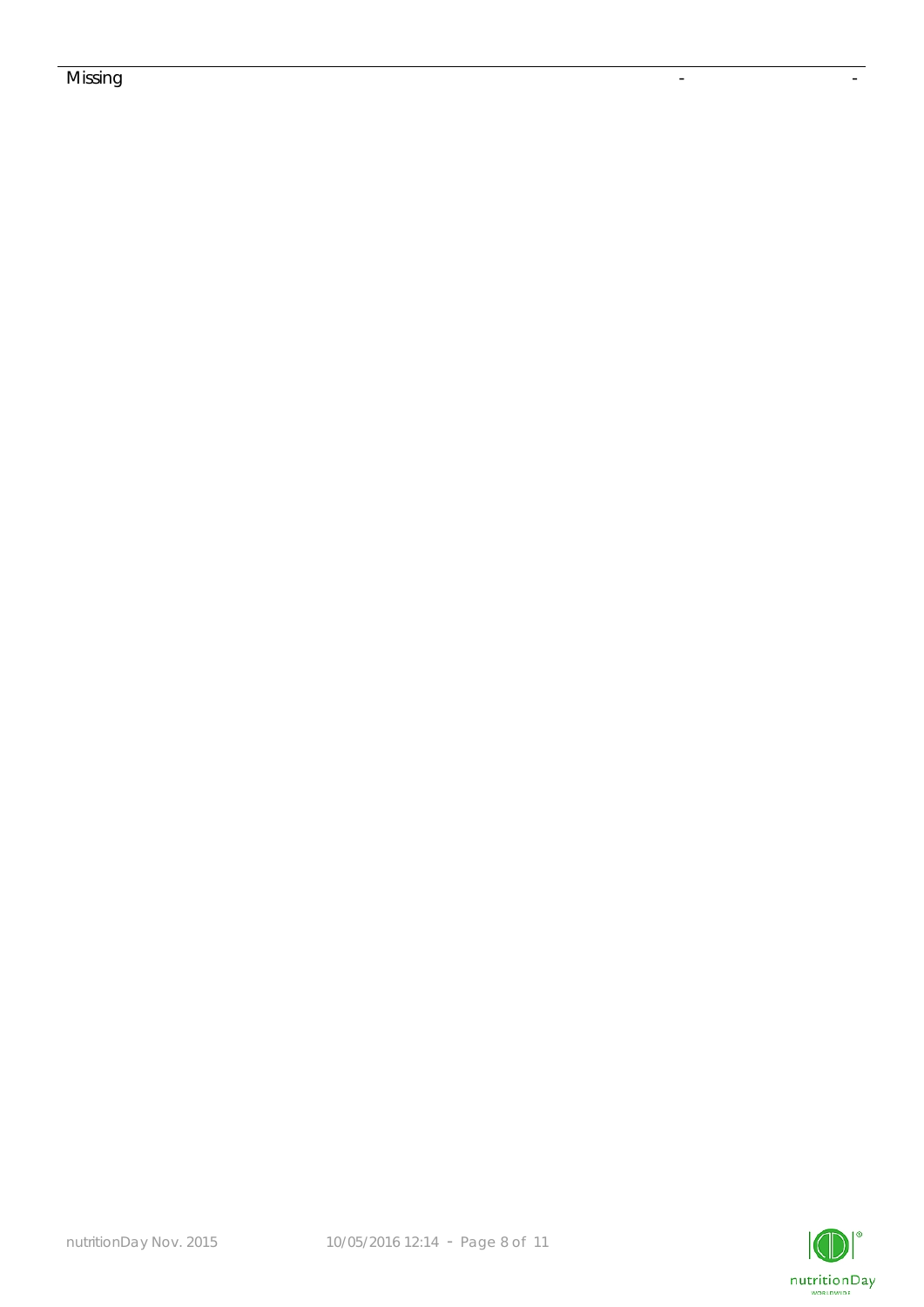| <b>PATIENTS REPORT ("Sheet 3"):</b>             |                                 |             | YOUR RESULTS REFERENCE RESULTS |
|-------------------------------------------------|---------------------------------|-------------|--------------------------------|
| Number of patients completing Sheet 3_onco:     |                                 | 30          | 2474                           |
| Body weight prior to becoming ill               |                                 | 70 [52-149] | 73 [30-199]                    |
| Actual body weight                              |                                 | 67 [48-148] | 67 [10-200]                    |
| Change in weight was                            |                                 |             |                                |
| Intentional                                     |                                 | 1(3.33%)    | 64 (2.45%)                     |
| Unintentional                                   |                                 | 15 (50.0%)  | 1489 (57.1%)                   |
| Weight is stable                                |                                 | 4 (13.3%)   | 318 (12.2%)                    |
| Missing                                         |                                 | 1(3.33%)    | 111 (4.26%)                    |
| During the last week                            |                                 |             |                                |
| Patients who have had pain:                     |                                 |             |                                |
| Not at all                                      |                                 | 11 (36.7%)  | 709 (27.2%)                    |
| A little                                        |                                 | $3(10.0\%)$ | 596 (22.9%)                    |
| Quite a bit                                     |                                 | 7(23.3%)    | 419 (16.1%)                    |
| Very much                                       |                                 | 1(3.33%)    | 332 (12.7%)                    |
| Missing                                         |                                 | 8 (26.7%)   | 530 (20.3%)                    |
| Patients who needed a rest:                     |                                 |             |                                |
| Not at all                                      |                                 | $6(20.0\%)$ | 391 (15.0%)                    |
| A little                                        |                                 | 5(16.7%)    | 592 (22.7%)                    |
| Quite a bit                                     |                                 | 10 (33.3%)  | 575 (22.1%)                    |
| Very much                                       |                                 |             | 488 (18.7%)                    |
| Missing                                         |                                 | 8(26.7%)    | 540 (20.7%)                    |
| Patients who felt weak:                         |                                 |             |                                |
| Not at all                                      |                                 | $3(10.0\%)$ | 420 (16.1%)                    |
| A little                                        |                                 | $6(20.0\%)$ | 583 (22.4%)                    |
| Quite a bit                                     |                                 | 11 (36.7%)  | 535 (20.5%)                    |
| Very much                                       |                                 | 2(6.67%)    | 499 (19.1%)                    |
| Missing                                         |                                 | 8(26.7%)    | 544 (20.9%)                    |
| Patients who felt depressed:                    |                                 |             |                                |
| Not at all                                      |                                 | $9(30.0\%)$ | 775 (29.7%)                    |
| A little                                        |                                 | $6(20.0\%)$ | 601 (23.1%)                    |
| Quite a bit                                     |                                 | 4 (13.3%)   | 356 (13.7%)                    |
| Very much                                       |                                 | $3(10.0\%)$ | 298 (11.4%)                    |
| Missing                                         |                                 | 8(26.7%)    | 546 (20.9%)                    |
| Patients who were tired:                        |                                 |             |                                |
| Not at all                                      |                                 | 5(16.7%)    | 445 (17.1%)                    |
| A little                                        |                                 | $6(20.0\%)$ | 611 (23.4%)                    |
| Quite a bit                                     |                                 | $9(30.0\%)$ | 534 (20.5%)                    |
| Very much                                       |                                 | 2(6.67%)    | 449 (17.2%)                    |
| Missing                                         |                                 | 8(26.7%)    | 539 (20.7%)                    |
| Patients whose pain interfered with their daily |                                 |             |                                |
| activities:                                     |                                 |             |                                |
| Not at all                                      |                                 | 8(26.7%)    | 766 (29.4%)                    |
| A little                                        |                                 | $3(10.0\%)$ | 458 (17.6%)                    |
| Quite a bit                                     |                                 | 10 (33.3%)  | 366 (14.0%)                    |
| nutritionDay Nov. 2015                          | 10/05/2016 12:14 - Page 9 of 11 |             |                                |

nutritionDay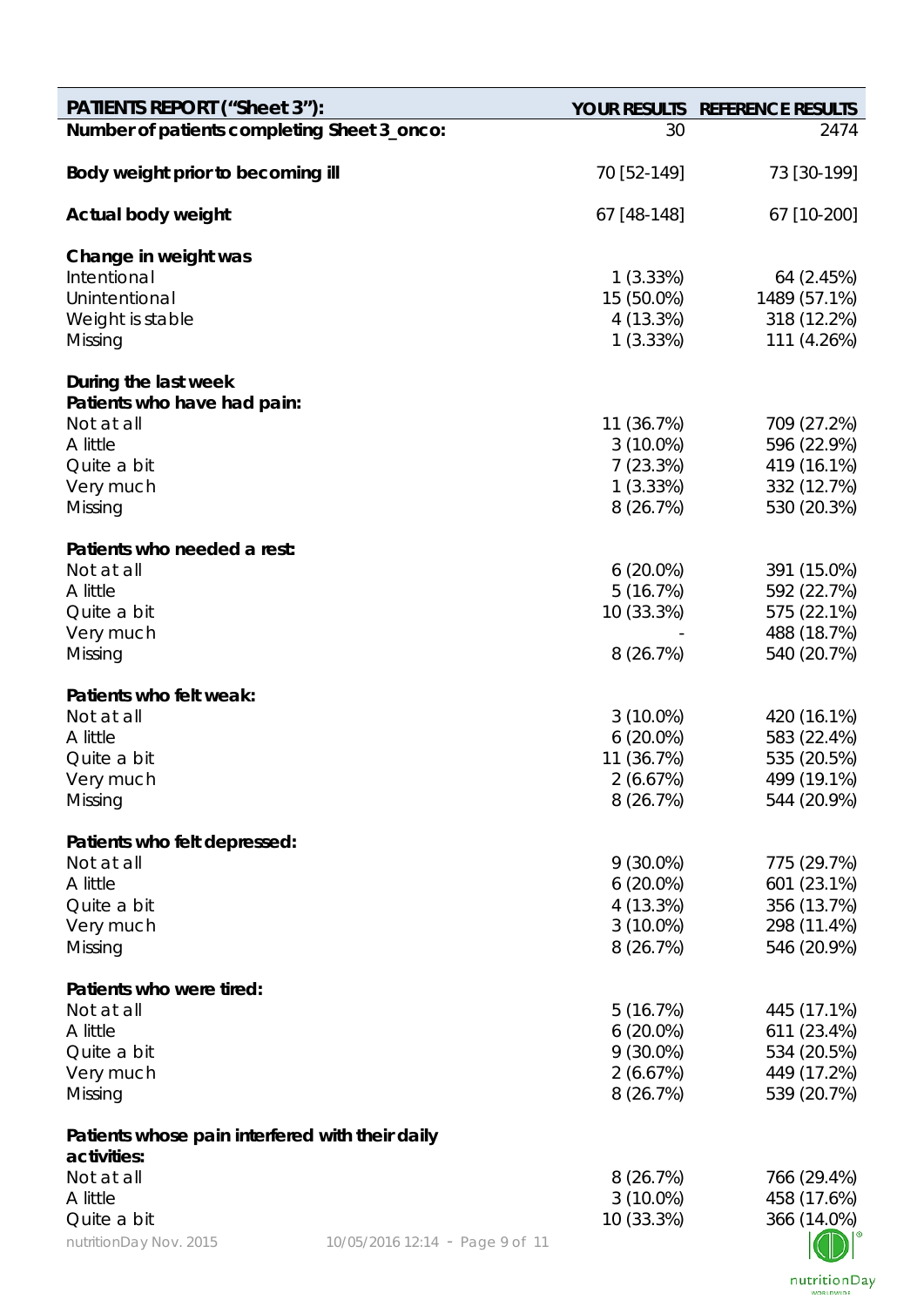| Very much                                       | 1(3.33%)    | 398 (15.3%) |
|-------------------------------------------------|-------------|-------------|
|                                                 | 8(26.7%)    |             |
| Missing                                         |             | 582 (22.3%) |
|                                                 |             |             |
| Patients who lacked appetite:                   |             |             |
| Not at all                                      | 10 (33.3%)  | 779 (29.9%) |
|                                                 |             |             |
| A little                                        | 5(16.7%)    | 485 (18.6%) |
| Quite a bit                                     | $6(20.0\%)$ | 378 (14.5%) |
| Very much                                       | 1(3.33%)    | 391 (15.0%) |
| Missing                                         | 8(26.7%)    | 548 (21.0%) |
|                                                 |             |             |
|                                                 |             |             |
| Just now                                        |             |             |
| Patients who have pain:                         |             |             |
| Not at all                                      | 12 (40.0%)  | 901 (34.6%) |
|                                                 |             |             |
| A little                                        | 5(16.7%)    | 676 (25.9%) |
| Quite a bit                                     | $3(10.0\%)$ | 327 (12.5%) |
| Very much                                       | 2(6.67%)    | 152 (5.83%) |
|                                                 | 8 (26.7%)   | 533 (20.4%) |
| Missing                                         |             |             |
|                                                 |             |             |
| Patients who need a rest:                       |             |             |
| Not at all                                      | $9(30.0\%)$ | 438 (16.8%) |
| A little                                        | $6(20.0\%)$ | 705 (27.0%) |
|                                                 |             |             |
| Quite a bit                                     | 4(13.3%)    | 555 (21.3%) |
| Very much                                       | 2(6.67%)    | 347 (13.3%) |
| Missing                                         | $9(30.0\%)$ | 538 (20.6%) |
|                                                 |             |             |
|                                                 |             |             |
| Patients who feel weak:                         |             |             |
| Not at all                                      | 5(16.7%)    | 503 (19.3%) |
| A little                                        | 7(23.3%)    | 647 (24.8%) |
| Quite a bit                                     | $9(30.0\%)$ | 538 (20.6%) |
|                                                 |             |             |
| Very much                                       | 1(3.33%)    | 352 (13.5%) |
| Missing                                         | 8(26.7%)    | 541 (20.8%) |
|                                                 |             |             |
| Patients who are depressed:                     |             |             |
|                                                 |             |             |
| Not at all                                      | 11 (36.7%)  | 915 (35.1%) |
| A little                                        | $6(20.0\%)$ | 559 (21.4%) |
| Quite a bit                                     | 4(13.3%)    | 332 (12.7%) |
| Very much                                       |             | 225 (8.63%) |
|                                                 |             |             |
| Missing                                         | $9(30.0\%)$ | 549 (21.1%) |
|                                                 |             |             |
| Patients who are tired:                         |             |             |
| Not at all                                      | 8(26.7%)    | 537 (20.6%) |
|                                                 |             |             |
| A little                                        | $6(20.0\%)$ | 669 (25.7%) |
| Quite a bit                                     | $6(20.0\%)$ | 500 (19.2%) |
| Very much                                       | 1(3.33%)    | 326 (12.5%) |
| Missing                                         | $9(30.0\%)$ | 549 (21.1%) |
|                                                 |             |             |
|                                                 |             |             |
| Patients whose pain interferes with their daily |             |             |
| activities:                                     |             |             |
| Not at all                                      | 11 (36.7%)  | 881 (33.8%) |
|                                                 |             |             |
| A little                                        | $3(10.0\%)$ | 483 (18.5%) |
| Quite a bit                                     | $6(20.0\%)$ | 346 (13.3%) |
| Very much                                       | 1(3.33%)    | 301 (11.5%) |
| Missing                                         | $9(30.0\%)$ | 563 (21.6%) |
|                                                 |             |             |